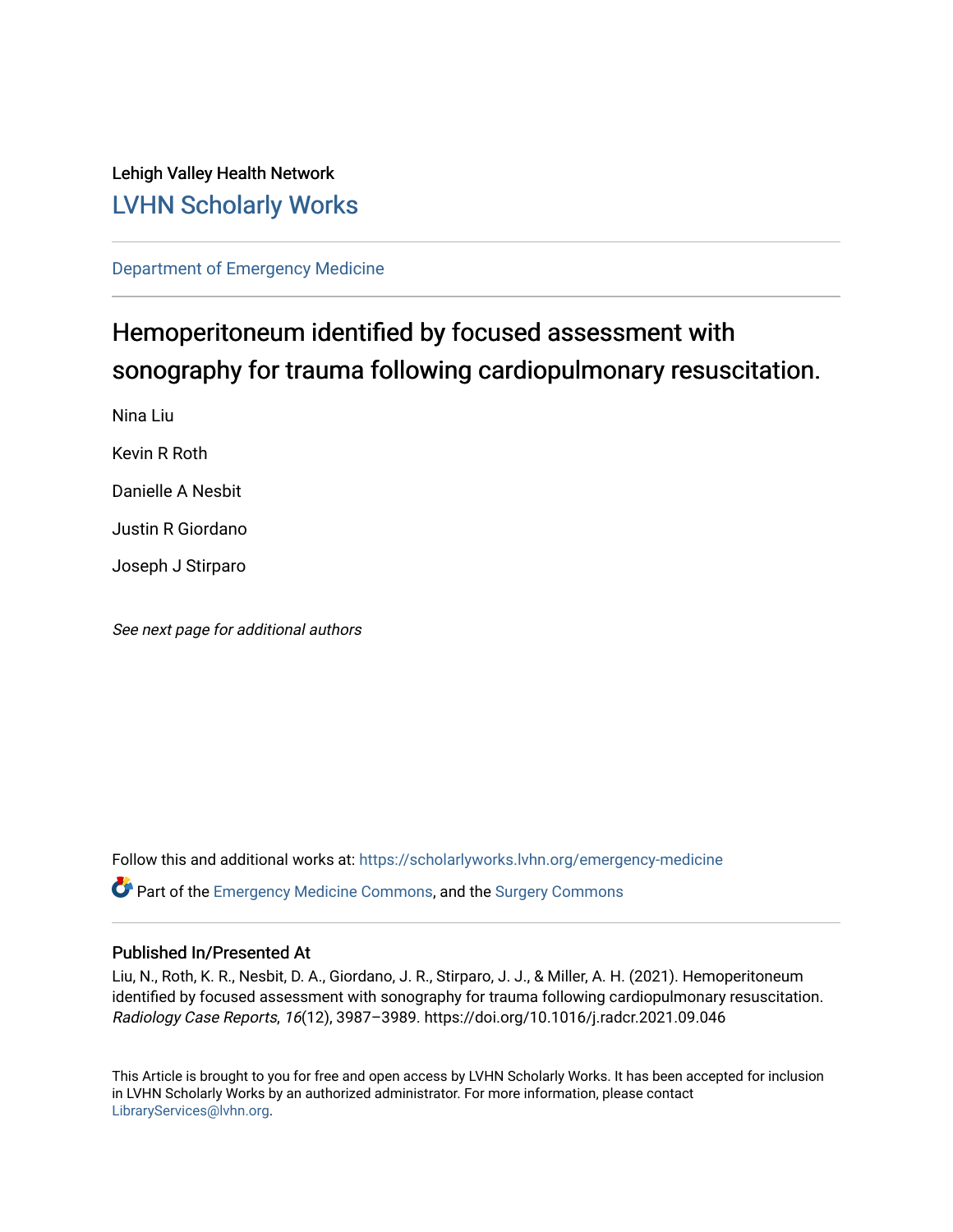## Authors

Nina Liu, Kevin R Roth, Danielle A Nesbit, Justin R Giordano, Joseph J Stirparo, and Andrew H Miller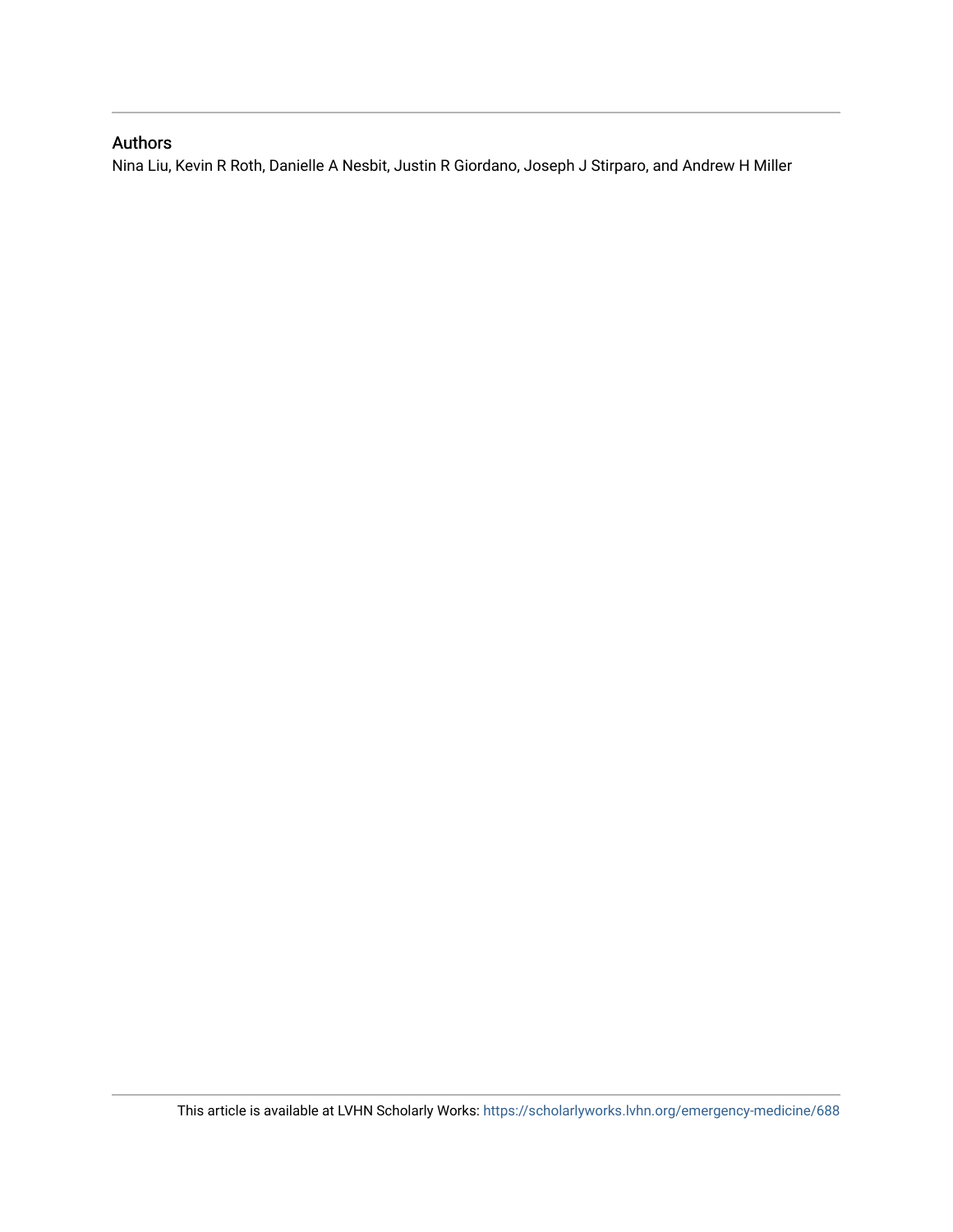

Available online at [www.sciencedirect.com](http://www.sciencedirect.com/science/journal/19300433)

## **ScienceDirect**

journal homepage: [www.elsevier.com/locate/radcr](http://www.elsevier.com/locate/radcr)



### **Case Report**

## **Hemoperitoneum identified by focused assessment with sonography for trauma following cardiopulmonary resuscitation**✩**,**✩✩

## Nina Liu, BSª, Kevin R. Roth, DOª,\*, Danielle A. Nesbit, DOª, Justin R. Giordano, DOª, *Joseph J. Stirparo, MD<sup>b</sup> , Andrew H. Miller, DO<sup>a</sup>*

<sup>a</sup> *Lehigh Valley Health Network, Department of Emergency and Hospital Medicine/USF Morsani College of Medicine, Cedar Crest Boulevard & I-78, Allentown, PA 18103, USA* <sup>b</sup> *Lehigh Valley Health Network, Department of Surgery/USF Morsani College of Medicine, Cedar Crest Boulevard &*

*I-78, Allentown, PA 18103, USA*

#### a r t i c l e i n f o

*Article history:* Received 7 July 2021 Revised 16 September 2021 Accepted 18 September 2021

*Keywords:* Hemoperitoneum FAST CPR

#### a b s t r a c t

It is generally recognized that lives are saved by administering high-quality cardiopulmonary resuscitation (CPR) to patients in cardiac arrest. A focused assessment with sonography for trauma (FAST) examination is an effective and non–invasive method for detecting rare complications of CPR, such as hemorrhage from abdominal visceral injury. We report the case of a 56-year-old female suffering from intra-abdominal hemorrhage caused by a liver laceration following CPR. The hemoperitoneum was diagnosed by a FAST examination. Although severe complications of CPR are rare, they can be easily detected with the use of a FAST examination. A FAST examination should be considered as a post-resuscitation approach to assess for life-threatening complications in all patients following cardiopulmonary resuscitation.

© 2021 The Authors. Published by Elsevier Inc. on behalf of University of Washington. This is an open access article under the CC BY-NC-ND license [\(http://creativecommons.org/licenses/by-nc-nd/4.0/\)](http://creativecommons.org/licenses/by-nc-nd/4.0/)

#### **Introduction**

Chest compressions performed during CPR have been known to cause injury, most commonly thoracic wall injuries such as rib and sternal fractures [\[1\].](#page-4-0) Intraabdominal injuries, such as hepatic lacerations, are rarely seen as a consequence of CPR [\[2\].](#page-4-0) Despite the infrequent occurrence of liver injuries, such a complication can cause major hemorrhage, and rapid decompensation. A focused assessment with sonography for trauma (FAST) examination is an effective and non–invasive method to rule out solid organ injury and bleeding following

 $*$  Acknowledgments: Authors would like to acknowledge Alexis Saladino and Nicholas S. Imperato for formatting and editing. This research did not receive any specific grant from funding agencies in the public, commercial, or not-for-profit sectors.

<sup>✩✩</sup> Competing Interests: The authors have no outside support information, conflicts or financial interest to disclose.

<sup>∗</sup> Corresponding author.

E-mail address: [Kevin.Roth@lvhn.org](mailto:Kevin.Roth@lvhn.org) (K.R. Roth).

<https://doi.org/10.1016/j.radcr.2021.09.046>

<sup>1930-0433/© 2021</sup> The Authors. Published by Elsevier Inc. on behalf of University of Washington. This is an open access article under the CC BY-NC-ND license [\(http://creativecommons.org/licenses/by-nc-nd/4.0/\)](http://creativecommons.org/licenses/by-nc-nd/4.0/)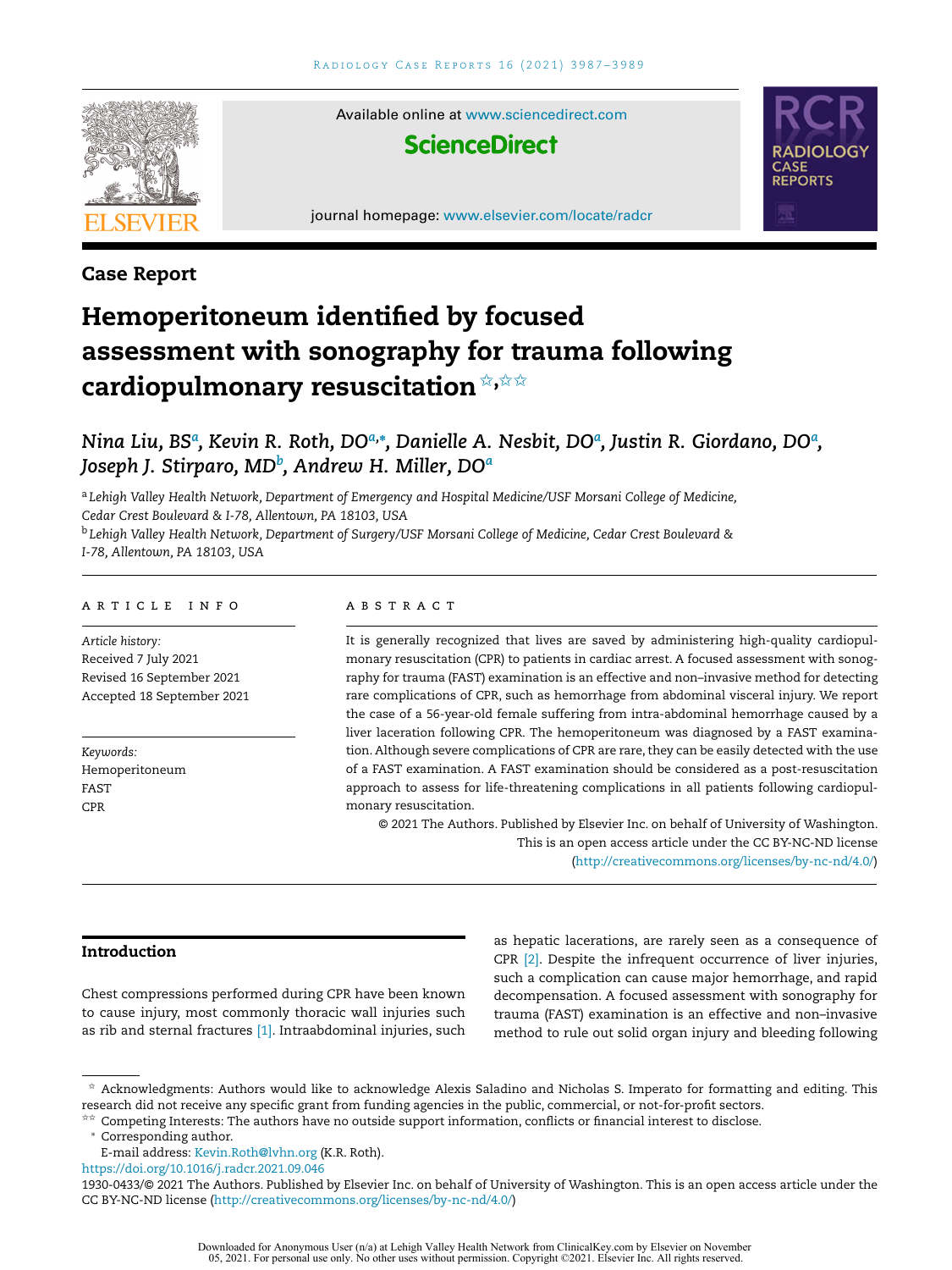

**Fig. 1 – (A-C) Representative images of free fluid demonstrated on a FAST examination.**

CPR, especially in hemodynamically unstable patients. We report a case of hemoperitoneum caused by liver laceration following cardiopulmonary resuscitation.

#### **Case report**

A 56-year-old female with a history of hypertension and hyperlipidemia presented following an unwitnessed cardiac arrest. Her initial cardiac rhythm was noted to be ventricular fibrillation. She achieved return of spontaneous circulation (ROSC) following chest compressions, 2 rounds of defibrillation, and epinephrine, which were administered by emergency medical services. Upon arrival to the emergency department, the patient was unresponsive, unable to withdraw from painful stimuli, and had a Glasgow Coma Scale score of 3. Her vital signs included a blood pressure of 94 over 55 and a pulse of 120 beats per minute. An electrocardiogram showed diffuse ST depressions with a significantly elevated troponin of 0.72 ng/mL on her lab results. An initial computed tomography (CT) of her abdomen showed hepatomegaly and an intrahepatic hypodensity but no acute intra-abdominal or pelvic abnormality. Bedside transthoracic echocardiogram indicated anterior wall motion abnormality requiring cardiac catheterization. A drug eluting stent was placed after catheterization demonstrated a 99% stenosed proximal left anterior descending artery. She was then transferred to the intensive care unit for post-cardiac arrest therapeutic hypothermia. Shortly after her transfer, she became acutely hypotensive, and failed to respond to either vasopressors or intravenous fluid boluses. Her hemoglobin level fell from 12.9 g/dL at admission to 7.9 g/dL. Due to high suspicion for hemorrhagic shock in the setting of hemodynamic instability and acute anemia, anticoagulation was withheld, and blood products were administered. A bedside FAST examination (Fig. 1) revealed free fluid in the pelvis and upper abdominal quadrants bilaterally. A CT abdomen revealed a large volume hemoperitoneum from an unclear source requiring emergency exploratory laparotomy (Fig. 2). Surgeons found a liver laceration and ruptured hepatic cyst on the anterior surface of the right hepatic lobe. Following evacuation of the hemoperitoneum and control of the hemorrhage with abdominal packing, she began to stabilize hemodynamically. Following the surgery, interventional radiology completed an angiogram and embolization of her hepatic arteries for further hemostasis. Unfortunately, the patient



**Fig. 2 – Non–contrast computed tomography scan showing large volume hemoperitoneum.**

failed to make a significant neurologic recovery, and subsequently expired.

#### **Discussion**

Complications from CPR are usually associated with rib and sternal fractures [\[3\].](#page-4-0) Major complications such as liver injury induced by resuscitation efforts occur in only 0.6% of cases [\[3\].](#page-4-0) An autopsy study of cardiac arrest patients found liver rupture in only 2.1%  $[4]$ . Even when they occur, it is more often from mechanical rather than manual CPR [\[5\].](#page-4-0) Injury to the liver is typically seen within the leftlobe,due to its location, and proximity to the anatomic midline—both of which contribute to its susceptibility of injury from compressions [\[3\].](#page-4-0)

Uniquely, our patient underwent manual chest compressions, and suffered a liver laceration to the right lobe. However, the presence of a ruptured hepatic cyst may explain why our patient was more susceptible to right lobe injury.The administration of anticoagulation prior to our patient's percutaneous coronary intervention may have led to progression of the hemorrhage and development of extensive hemoperitoneum.